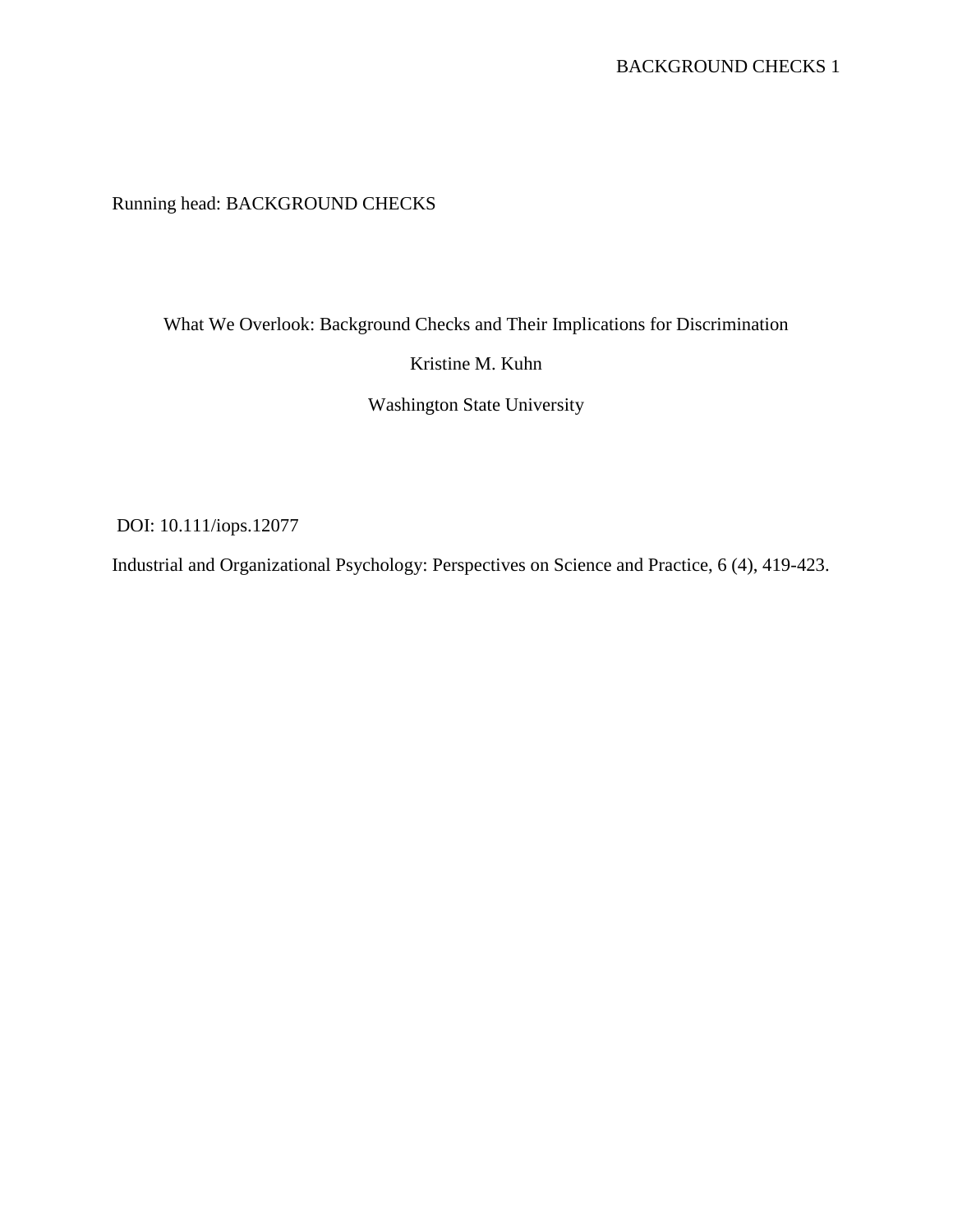What We Overlook: Background Checks and Their Implications for Discrimination

Given the strong psychometric tradition in I/O psychology, it is not surprising that Lindsey, King, Dunleavy, McCausland, and Jones' (forthcoming) strategies for reducing discrimination in the selection phase are primarily test-focused, including recommendations for the use of predictor scores, alternative modes of test stimuli presentation, and the removal of biased test items. Background check practices are not readily conceptualized as "tests," but they can lead to both disparate impact and disparate treatment. This commentary focuses on the use of criminal background histories and credit reports in personnel selection and the subjectivity of their evaluation. These are widespread practices that have generated considerable public controversy over the past several years due partly to their discriminatory effects, yet they receive little attention from academic researchers in I/O psychology.

Surveys of human resource professionals indicate that about 90% of U.S. employers conduct criminal background checks, and over two-thirds check all job candidates (Society for Human Resource Management, 2010, 2012b); many are legally required to do so. As there are substantial racial and ethnic disparities in the criminal justice system, the exclusion of applicants with criminal records often leads to disparate impact. In 2012 the Equal Employment Opportunity Commission issued new enforcement guidelines clarifying that criminal background checks should be very narrowly tailored and consistent with business necessity. This announcement generated widespread protest and derision, with critics arguing that employers face a Catch-22 between negligent hiring liability and the risk of discrimination lawsuits (e.g., Bovard, 2013; Mandelbaum, 2012).

Over the past two decades the use of credit reports in hiring people for a wide array of jobs has become quite common as well, a trend that occurred in the absence of any published evidence of their validity for selection purposes (Nielsen & Kuhn, 2009). Significant backlash has resulted in nine states to date passing legislation to limit employment-purpose credit checks, but recent survey data finds that 47% of employers continue to check credit reports for some or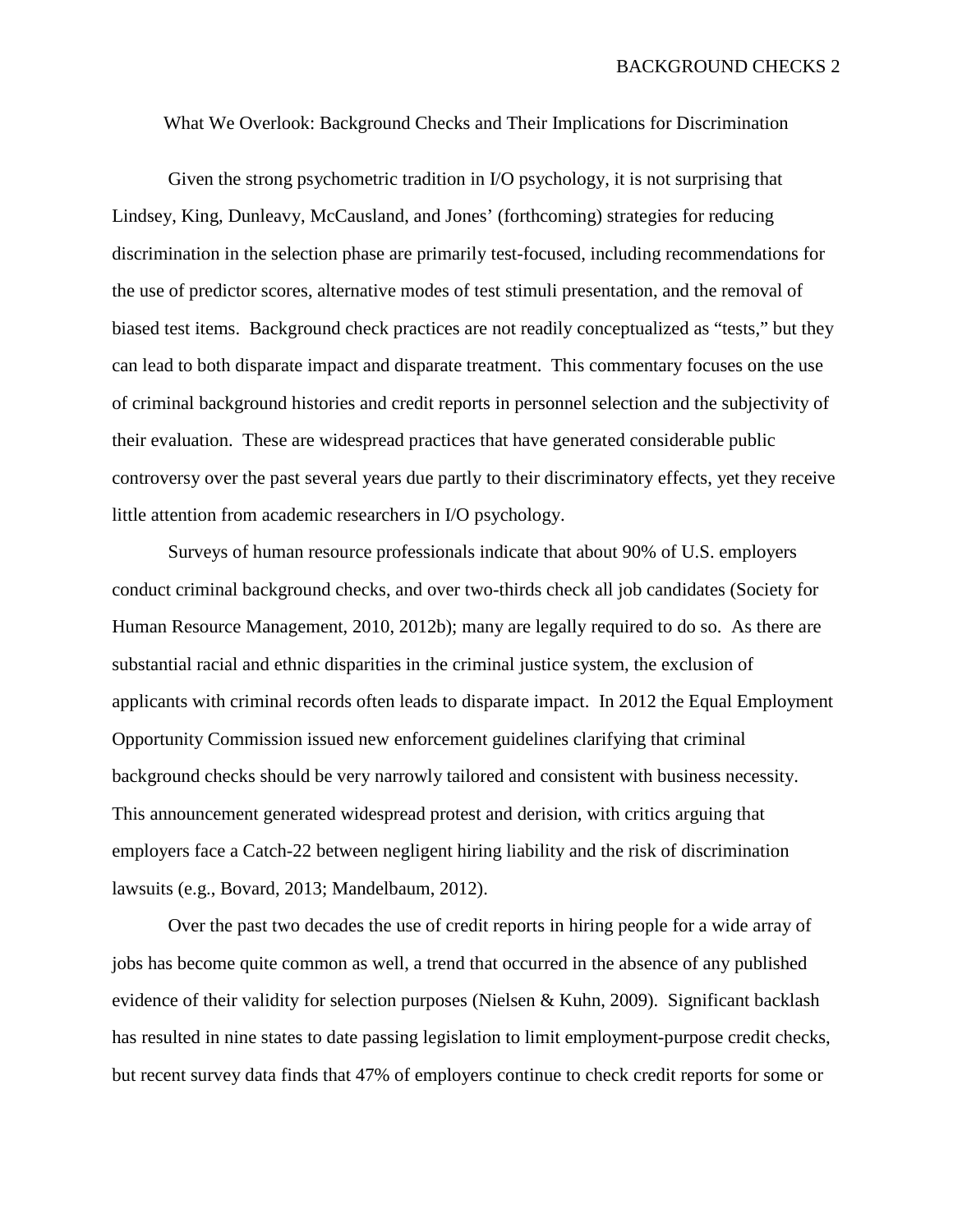all candidates (Society for Human Resource Management, 2012a; this is a decrease from the 60% figure reported in 2009). Much of the criticism leveled by the public and politicians against this practice has been based on concerns other than racial discrimination (Kuhn, 2012). But with large and growing racial gaps in household wealth and predatory lending practices often targeted at communities of color, disparate impact appears likely if credit reports are used; in one recent lawsuit, the proportion of African-American applicants rejected due to a credit check was almost twice as large as that of white applicants (Traub, 2013).

Both credit reports and criminal records are judged on a pass/fail basis, providing an essentially dichotomous judgment on the presumed general character of the applicant. Conversely, the more commonly researched and discussed selection tests measure an ability or trait on a continuous, comparative scale, and are more limited in their use and impact. For example, an applicant's score on an aptitude test may influence whether or not she is hired for a particular job, but a somewhat low score may be offset by other criteria and it is unlikely she will apply to many different employers who use the same test. Although almost all organizations use interviews to hire employees, they do not ask the same questions or interpret responses identically, and an applicant can attempt to improve her interview performance. Someone who carries the broad reputational taint of a bad credit history or criminal record, however, may find it difficult to obtain work at many different firms and for many different types of jobs, and there may be little she can do to compensate.

Credit and criminal histories are seemingly objective records of an applicant's past behavior. Both types of databases contain errors, however, and background checks can often yield unreliable information (Federal Trade Commission, 2012; Harris & Keller, 2005). Moreover, the complex information presented on credit and criminal history reports is generally interpreted subjectively. Although it is widely assumed that credit checks for job applicants are based on the familiar three-digit credit scores, reports prepared for employment purposes are *not*  supposed to contain that number. Thus employers typically use subjective judgment in evaluating the information contained in a credit report, including how much money is owed and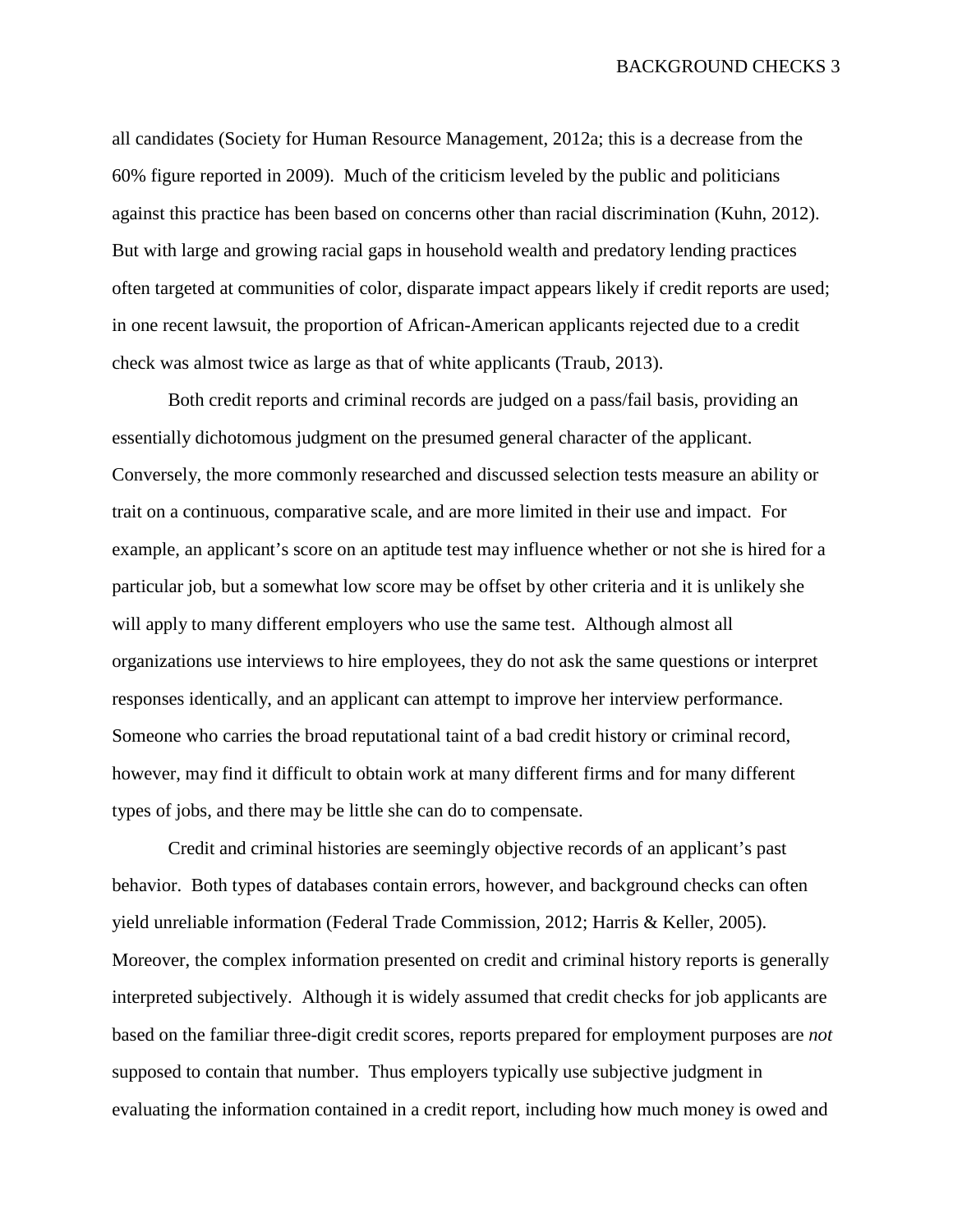BACKGROUND CHECKS 4

to whom, payment histories, collection actions, tax liens, and bankruptcy filings. When evaluating an applicant's criminal record, managers and HR professionals may consider the severity of an offense, its relevance to the job, its recency, the age of the applicant at the time, and whether or not a conviction was secured (SHRM, 2010).

Subjective evaluations of background check information may compound their discriminatory effects. While a criminal record negatively impacts job prospects for everyone, audit experiments conducted by sociologists have found that employers are much more likely to hire a white ex-offender than a black one (Pager & Quillian, 2005; Pager, Western, & Sugie, 2009). Although we know very little about how various types of credit report information actually influence hiring decisions, it may well be the case that a poor financial history is also more of a barrier for minority applicants. In their review of state-level discrimination complaints, sociologists Roscigno, Garcia, and Bobbitt-Zeher (2007, p. 31-32) cite one case where an African-American applicant was removed from a police force eligibility list due to his financial history while a white applicant was retained despite having a similarly bad credit report (again, there are no numerical credit scores to compare, so the authors rely on written summaries and comments about the two candidates).

Lindsey et al. (forthcoming) recommend that employers reduce subjectivity in the selection process, and "evaluate selection scores blindly when possible." In stark contrast, advocates of credit and criminal background checks promote the subjectivity with which the information is evaluated as reason to believe they are implemented fairly and appropriately. The Society for Human Resource Management (2010, 2012b) publicizes that most of their survey respondents state they permit applicants to explain the results of criminal and credit background checks. So candidates who can provide persuasive reasons why their poor credit should be attributed to external factors may still be hired, while others with equivalently bad reports may be rejected if they are found less sympathetic. The EEOC guidelines mandate "individualized assessments" of criminal records based on a variety of factors. Over half of respondents in another recent survey of HR professionals claimed that they did so; the background check firm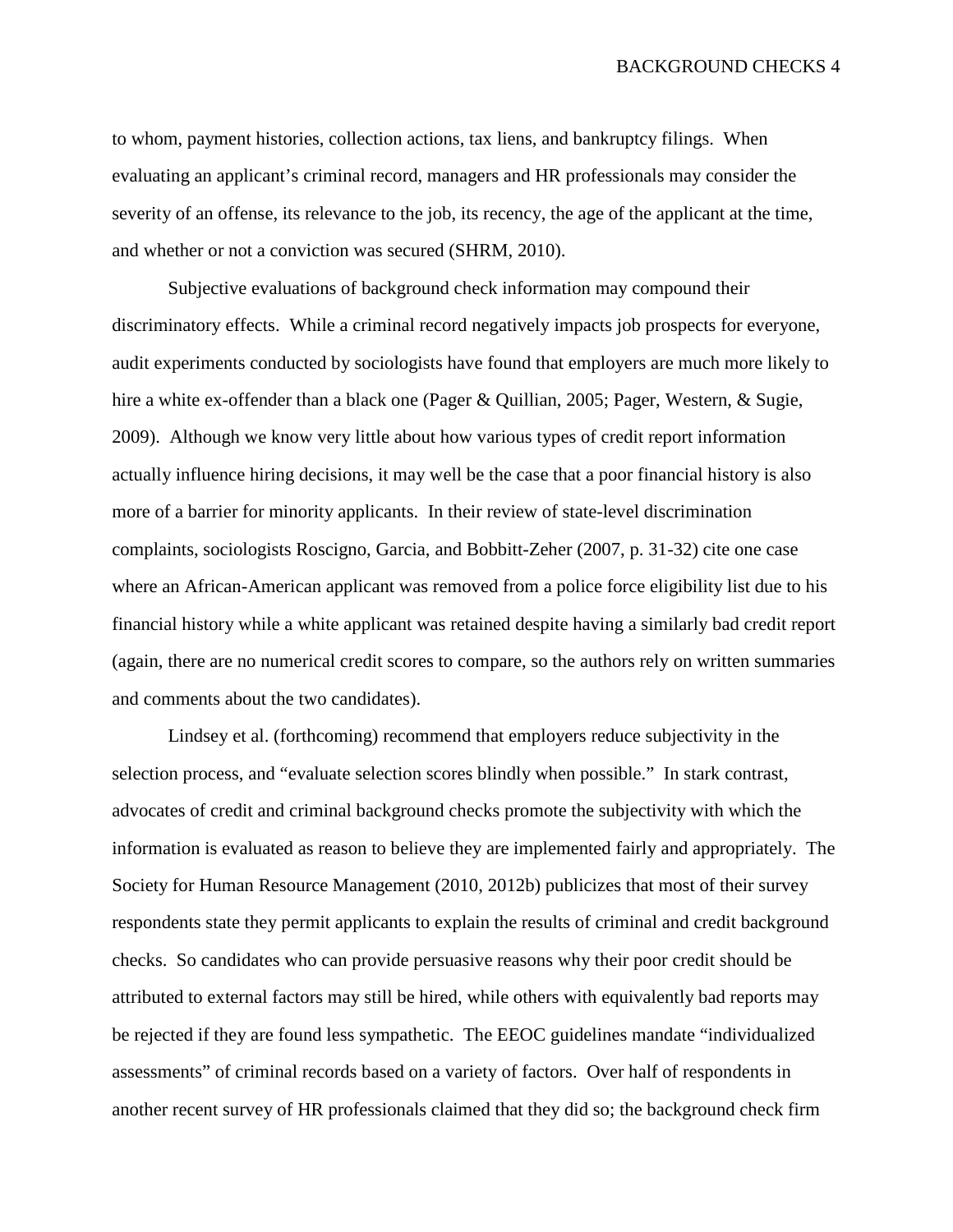that sponsored this survey contends that criminal records are therefore not deal-breakers in hiring (EmployeeScreenIQ, 2013).

Many employers, however, might prefer clearer guidelines or hard-and-fast criteria for evaluating criminal records (Mandelbaum, 2012). Similarly, I/O psychologists advocate for uniform procedures that allow less leeway for implicit and explicit racial bias to enter into hiring decisions (Lindsey et al., forthcoming). Most employers will continue to perform criminal background checks, and many want to review applicants' credit histories. Moreover, some economists have argued that racial discrimination is *more* likely in the absence of criminal background checks, as in one study firms who performed checks were more likely to hire black men than those who did not, even after adjusting for location and proportion of African-American applicants (Holzer, Raphael, & Stoll, 2006). To the extent that I/O psychology-based research can provide guidance on how best to implement background checks, our discipline has substantial opportunity to benefit employers, individuals, and society. But to do so effectively research must grapple with the realities of background checks, including the subjectivity with which information is judged.

Currently we know little about what determines whether or not someone fails a credit history check, or about the subjective decision weights associated with various factors in the individualized assessments of criminal histories. Given the controversy associated with these practices, self-report survey data showing that HR professionals rate skills and relevant work experience as more important factors than credit or criminal histories in hiring decisions (see EmployeeScreenIQ, 2013; SHRM, 2012a) are not sufficient. For complex multi-attribute decisions people may have limited insight into their judgment processes, and reported policies may differ from enacted ones. Pager and Quillian (2005) compared employers' telephone survey responses to data from an experimental audit of the same employers. Even though the survey was designed to control for social desirability bias, there was no correspondence between expressed attitude toward hiring an applicant with a criminal record and actual hiring behavior (Pager & Quillian, 2005). Although a majority of surveyed HR professionals report they allow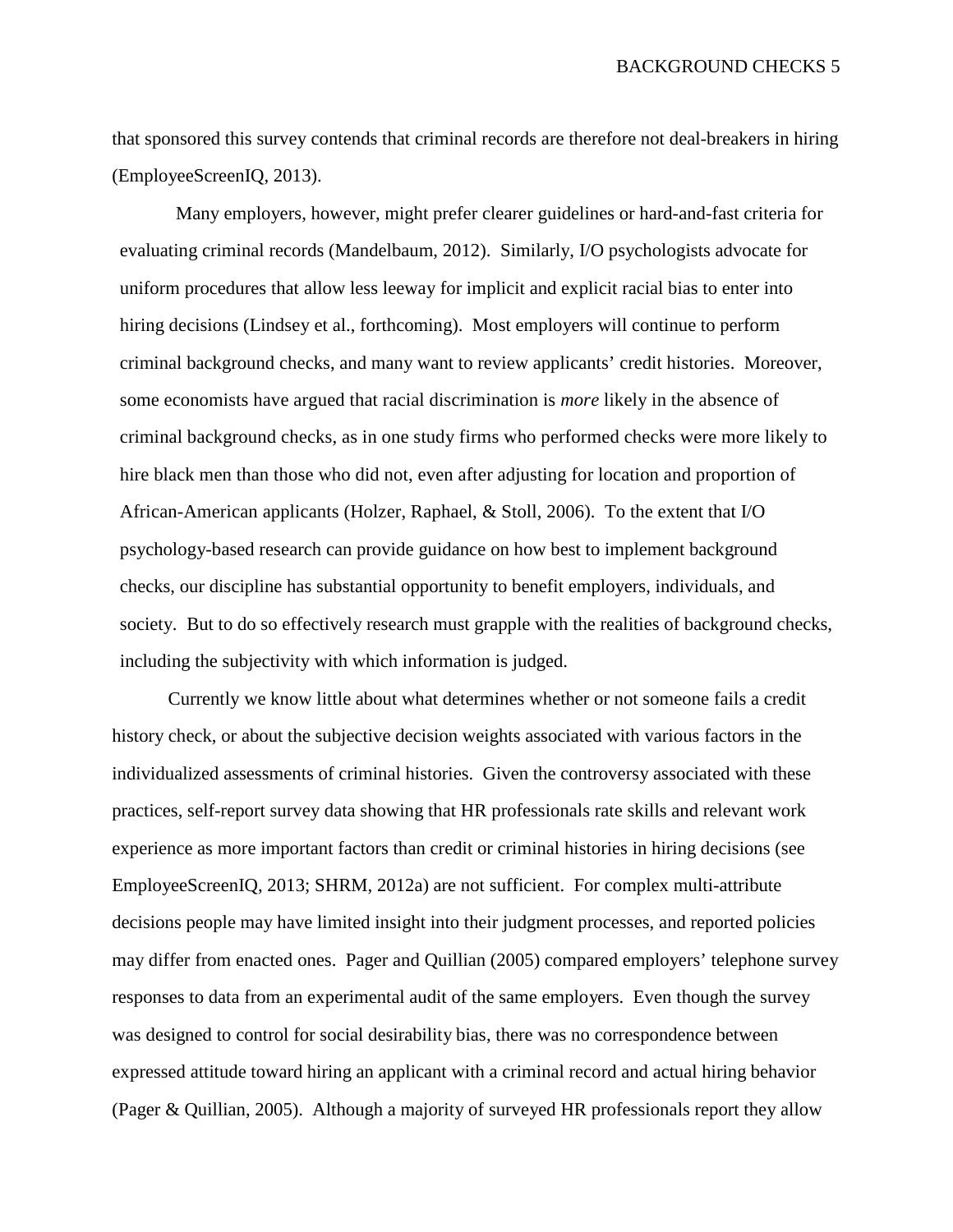candidates to explain the results of their criminal history checks (SHRM, 2012b), Pager et al.'s (2009) tester applicants found employers were reluctant to discuss convictions. Field studies with a wide variety of employers and policy-capturing experiments that systematically vary a number of background check factors embedded in realistic candidate descriptions would be fruitful avenues for research.

Validation analyses of background check information will be somewhat more complicated than for tests scored on a continuous numerical scale, but they are necessary. Palmer and Koppes (2004) found no significant relation between various measures extracted from credit history data and employee performance and turnover. Other studies that have claimed correlations between financial problems and negative work-related outcomes have relied on self-reported measures of financial stress and of criteria (e.g., Kim & Garman, 2003; Kim, Sorhaindo, & Garman, 2006). In a sample of university employees and alumni, Bernerth, Taylor, Walker, and Whitman (2012) found correlations between credit scores and personality traits and performance (although not deviance or aggression), but such results cannot be safely extrapolated to hiring contexts. Employers do not see credit scores, and it is unlikely they process the detailed and complex information they do see in the same way or with the same consistency as credit bureau scoring algorithms (for the superiority of actuarial over clinical judgment, see Dawes, Faust, & Meehl, 1989).

Criminology researchers have analyzed the risk of recidivism as a function of time, age, and type of crime, and such data could be useful for determining when a job applicant should be considered redeemed (Blumstein & Nakamura, 2009; Bushway, Nieuwbeerta, & Blokland, 2011). Staffing data analysis firm Evolv recently reported the counterintuitive finding that call center employees with criminal records were *more* productive than those with clean histories (Giang, 2012). Although clearly not conclusive, this illustrates the need to rely on empirical data rather than assumptions in formulating hiring policies. Research results could potentially be used to formulate evaluation guidelines that reduce subjectivity while still avoiding overly simplistic bright-line rules.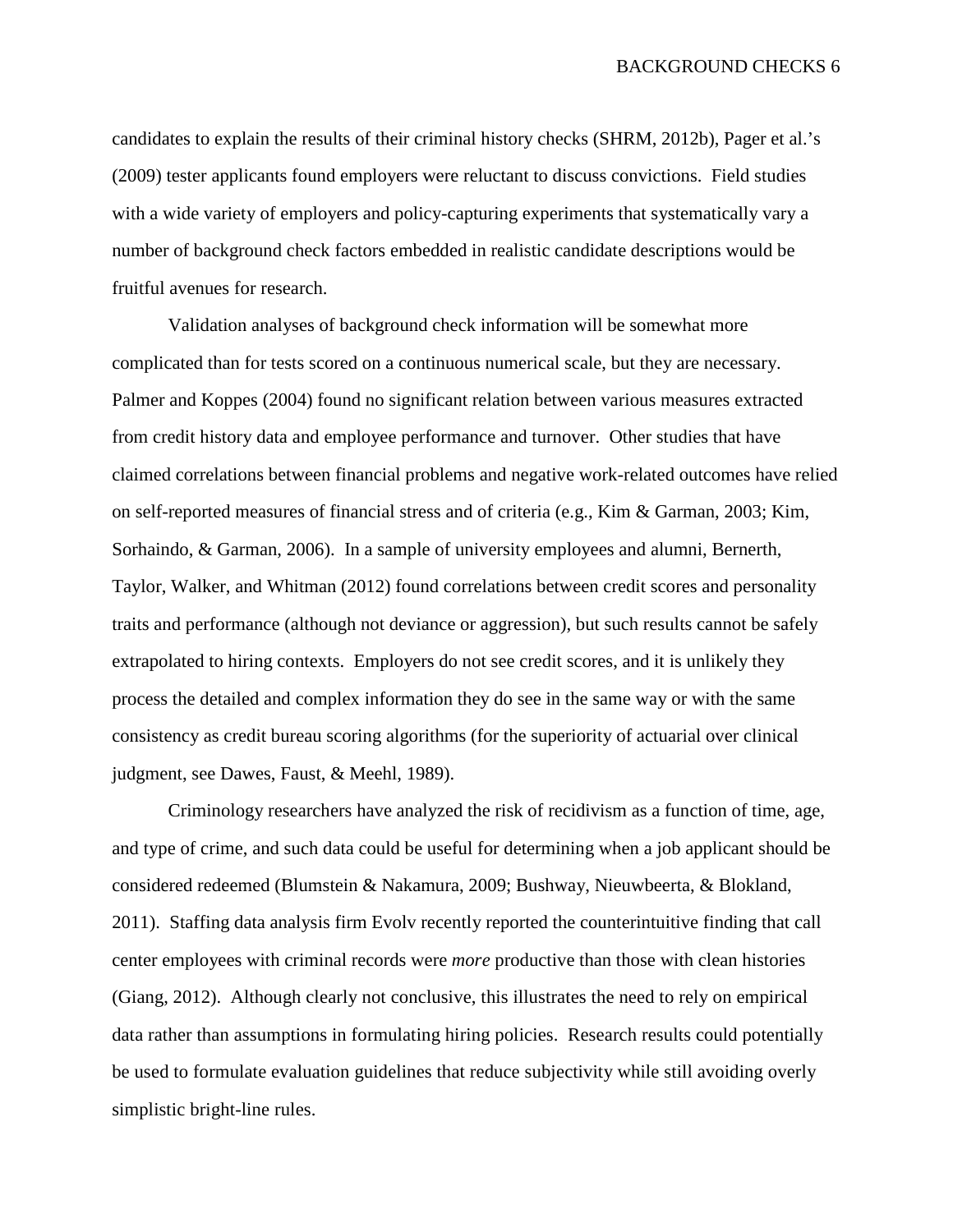I/O psychologists can also support education and advocacy efforts. For example, many employers report they consider arrest records (SHRM, 2010), although the EEOC guidelines specifically warn against doing so. A large proportion of initial job application forms continue to ask about criminal history (EmployeeScreenIQ, 2013), which also contravenes EEOC guidelines. "Ban the box" legislation that permits criminal checks only at later stages of the hiring process has been successful in several states and cities (National Employment Law Project, 2013). Advocacy efforts to increase the accountability that credit reporting bureaus and background checking services bear for the accuracy of the information they provide should also be encouraged. Given the substantial and increasing numbers of Americans with poor financial and/or criminal histories, and the collateral and interactive consequences of such records for exacerbating racial inequality (Wheelock, 2005; Traub, 2013), the contribution of background checking practices to hiring discrimination should not be overlooked by those whose disciplinary training and expertise are well-suited to improving employee selection.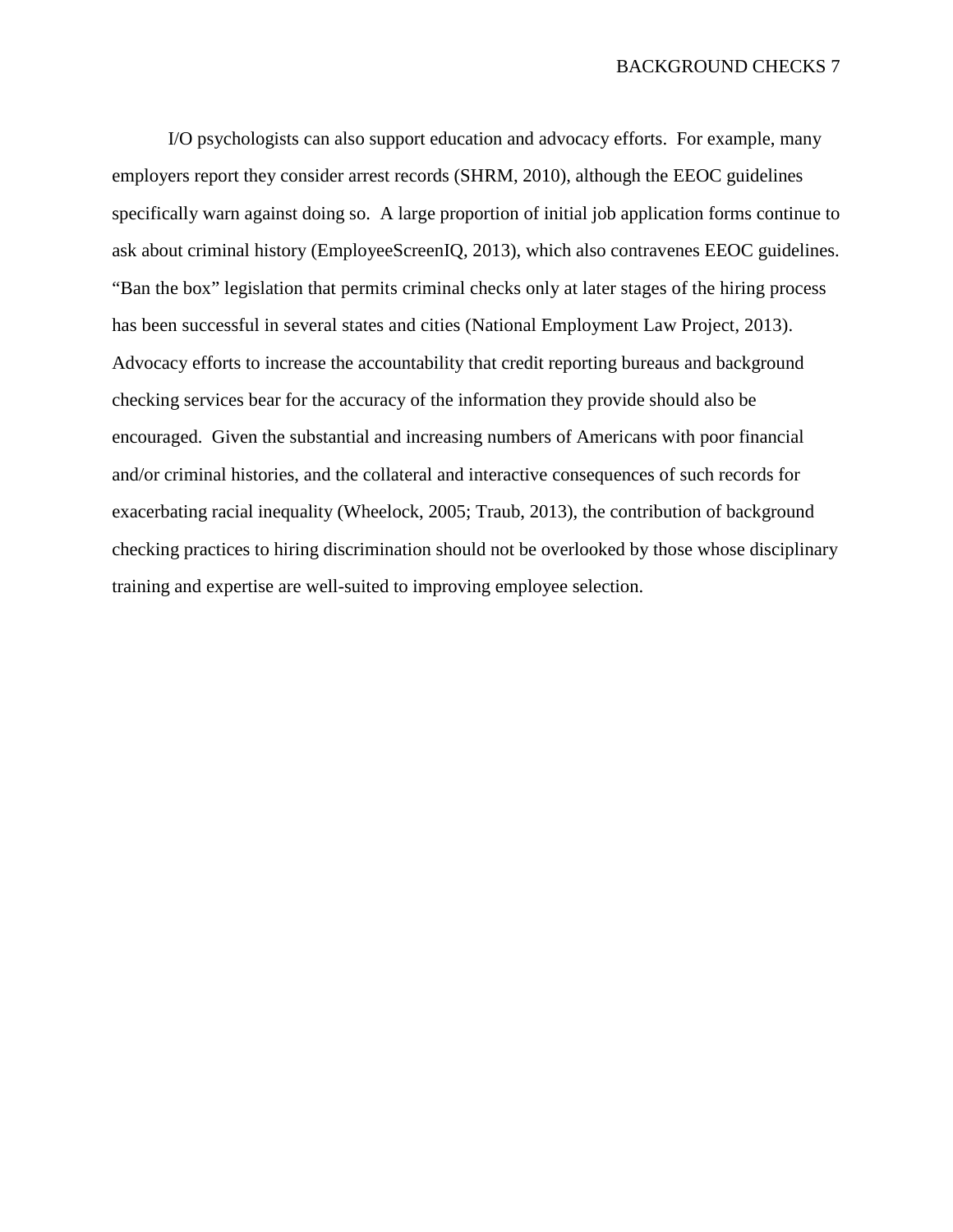## References

- Bernerth, J. B., Taylor, S. G., Jack Walker, H., & Whitman, D. S. (2012). An empirical investigation of dispositional antecedents and performance-related outcomes of credit scores. *Journal of Applied Psychology*, *97*, 469.
- Blumstein, A., & Nakamura, K. (2009). Redemption in the presence of widespread criminal background checks. *Criminology*, *47*, 327-359.
- Bushway, S. D., Nieuwbeerta, P., & Blokland, A. (2011). The predictive value of criminal background checks: Do age and criminal history affect time to redemption? *Criminology*, *49*, 27-60.
- Dawes, R. M., Faust, D., & Meehl, P. E. (1989). Clinical versus actuarial judgment. *Science, 243*, 1668-1674.
- Giang, V. (2012, December 4). Why criminals might make better employees. *Business Insider*, Available: http://www.businessinsider.com/a-criminal-record-might-increaseproductivity-2012-12
- Bovard, J. (2013, February 15). Perform criminal background checks at your peril. *Wall Street Journal,* A15.
- EmployeeScreenIQ (2013). *Employment Screening Practices & Trends: The Era of Heightened Care and Diligence*. Available: www.employeescreen.com/Survey\_Report\_2013.pdf
- Federal Trade Commission (2012). *Report to Congress under Section 319 of the Fair and Accurate Credit Transaction Act of 2003*. Available: //www.ftc.gov/os/2013/02/130211factareport.pdf
- Harris, P. M., & Keller, K. S. (2005). Ex-offenders need not apply: The criminal background check in hiring decisions. *Journal of Contemporary Criminal Justice*, *21*(1), 6-30.
- Holzer, H. J., Raphael, S., & Stoll, M. A. (2006). Perceived criminality, criminal background checks, and the racial hiring practices of employers. *Journal of Law and Economics, 49*, 451-480.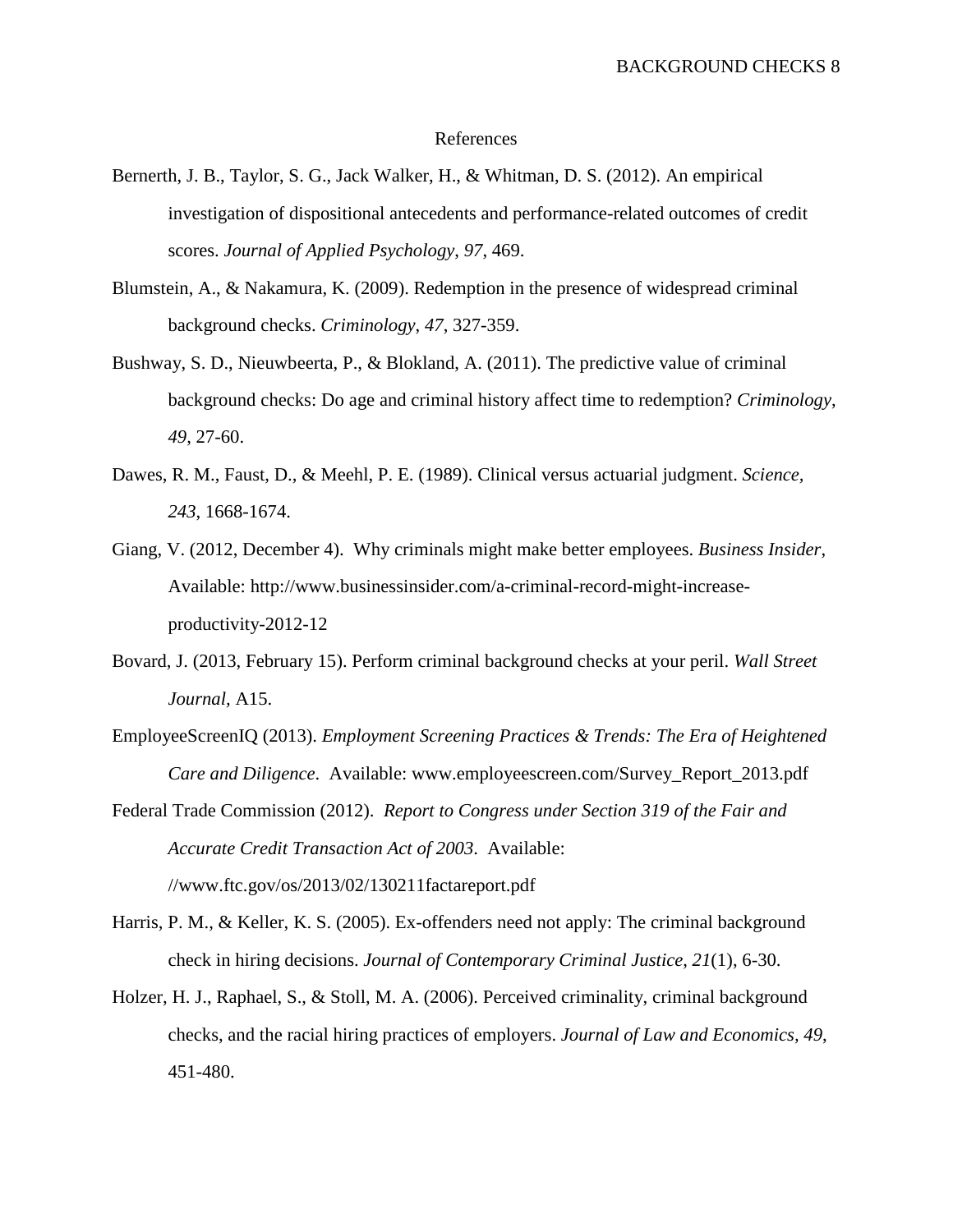- Kim, J., & Garman, E. T. (2003). Financial stress and absenteeism: An empirically derived model. *Financial Counseling and Planning*, *14*, 31-42.
- Kim, J., Sorhaindo, B., & Garman, E. T. (2006). Relationship between financial stress and workplace absenteeism of credit counseling clients. *Journal of Family and Economic Issues*, *27*, 458-478.
- Kuhn, K. M. (2012). The controversy over credit checks in selection: Using public discourse to gain insight into divergent beliefs, concerns, and experiences. *Journal of Management Inquiry*, *21*(3), 331-347.
- Lindsey, A., King, E., Dunleavy, E., McCausland, T., & Jones, K. (forthcoming). What we know and don't: Eradicating employment discrimination 50 years after the Civil Rights Act. *Industrial & Organizational Psychology: Perspectives on Science and Practice.*
- Mandelbaum, R. (2012, June 21). Push on illegal bias against hiring those with criminal records. *New York Times*, B8.
- National Employment Law Project. (2013, April 4). Maryland becomes latest state to 'ban the box.' Available: http://www.nelp.org/page/-/Press-Releases/2013/PR-Ban-the-Box-Maryland.pdf?nocdn=1
- Nielsen, M. L., & Kuhn, K. M. (2009). Late payments and leery applicants: Credit checks as a selection test. *Employee Responsibilities and Rights Journal*, *21*(2), 115-130.
- Pager, D., & Quillian, L. (2005). Walking the talk? What employers say versus what they do. *American Sociological Review*, *70*(3), 355-380.
- Pager, D., Western, B., & Sugie, N. (2009). Sequencing disadvantage: Barriers to employment facing young black and white men with criminal records. *Annals of the American Academy of Political and Social Science*, *623*(1), 195-213.
- Palmer, J. K., & Koppes, L. L. (2004, April). *Investigation of credit history validity at predicting performance and turnover*. Paper presented at the annual conference of the Society for Industrial and Organizational Psychology*,* Chicago.